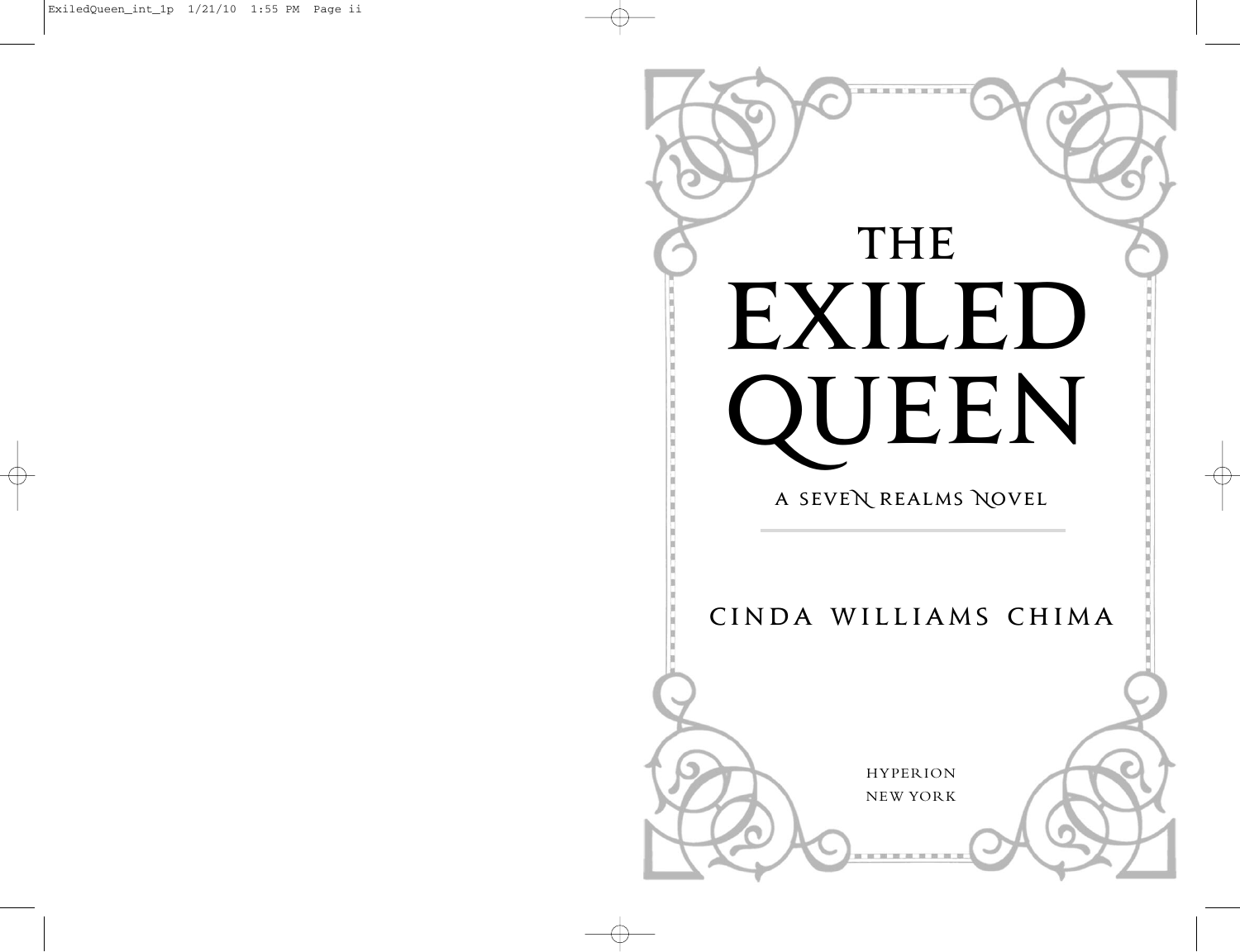

*For Linda and Mike—who shared a world of make-believe and kick-butt Barbies. Thanks for putting up with all the talking animals.*

Copyright © 2010 by Cinda Williams Chima

All rights reserved. Published by Hyperion, an imprint of Disney Book Group. No part of this book may be reproduced or transmitted in any form or by any means, electronic or mechanical, including photocopying, recording, or by any information storage and retrieval system, without written permission from the publisher. For information address Hyperion,

114 Fifth Avenue, New York, New York 10011-5690.

Printed in the United States of America

First Edition

## 1 3 5 7 9 10 8 6 4 2

Library of Congress Cataloging-in-Publication Data on file. Designed by Elizabeth H. Clark ISBN 978-1-4231-1824-4 Reinforced binding Visit www.hyperionteens.com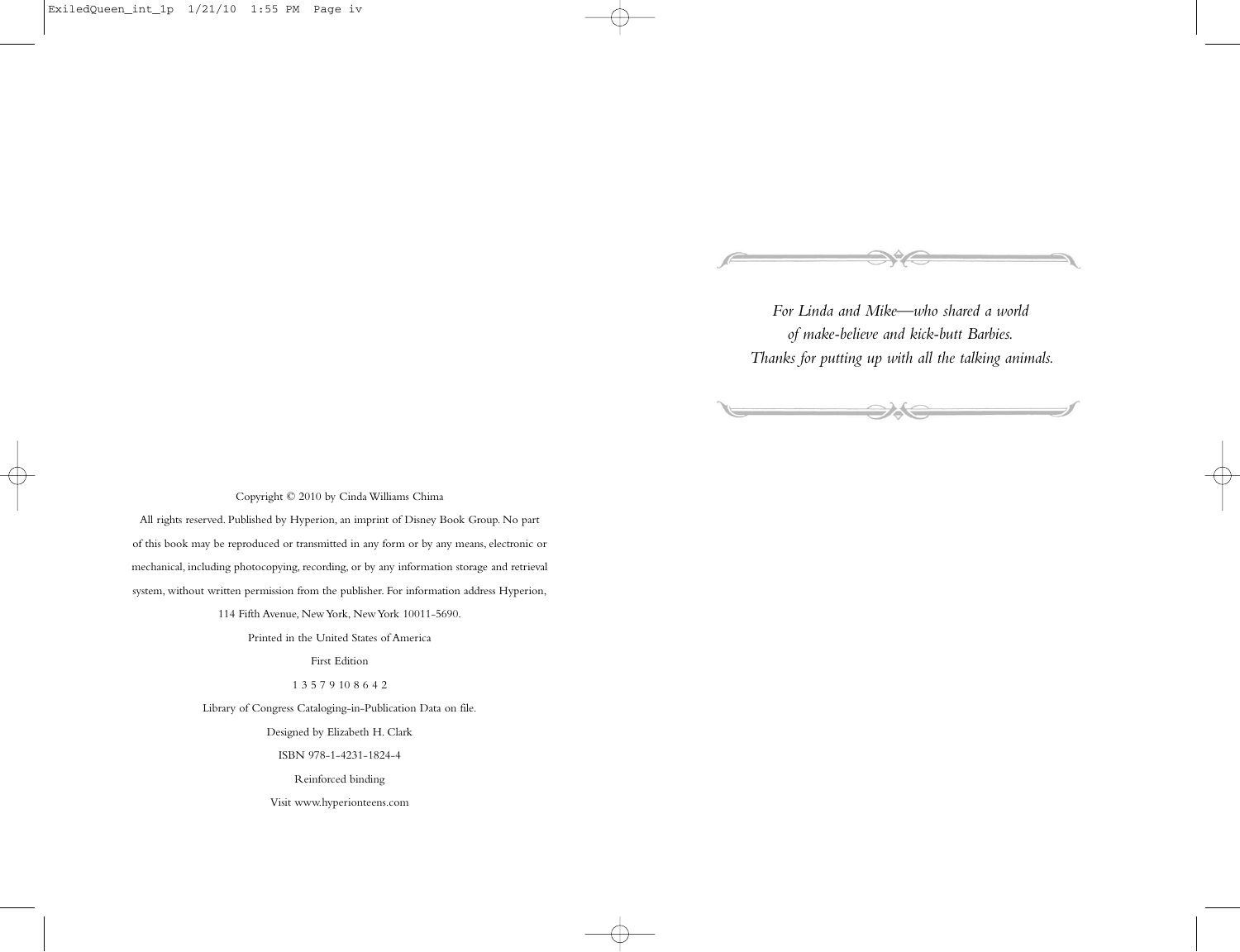# CHAPTER TWO IN THE **Borderlands**

Han Alister reined in his pony at the highest point in Marisa Pines Pass. He looked out over the jagged southernmost Queens toward the hidden flatlands of Arden beyond.These were unfamiliar mountains, homes to long-dead queens with names he'd never heard.The highest peaks poked into the clouds, cold stone unclothed by vegetation.The lower slopes glittered with aspens haloed by autumn foliage.

The temperature had dropped as they climbed, and Han had added layers of clothing as necessary. Now his upland wool hat was pulled low over his ears, and his nose stung in the chilly air.

Hayden Fire Dancer nudged his pony up beside Han to share the view.

They'd left Marisa Pines Camp two days before. The clan camp sat strategically at the northern end of the pass, the major passage through the southern Spirit Mountains to the city of Delphi and the flatlands of Arden beyond.The road that began as

the Way of the Queens in the capital city of Fellsmarch dwindled into little more than a wide game trail in the highest part of the pass.

Though it was prime traveling season, they'd met little trade traffic along the trail—only a few hollow-eyed refugees from Arden's civil war.

Dancer pointed ahead, toward the southern slope. "Lord Demonai says that before the war, the wagon lines ran from morning to night in season, carrying trade goods up from the flatlands. Food, mostly—grain, livestock, fruits, and vegetables."

Dancer had traveled through Marisa Pines Pass before, on trading expeditions with Averill Lightfoot, trademaster and patriarch of Demonai Camp.

"Now the armies swallow it up," Dancer went on."Plus, a lot of the cropland has been burned and spoiled, so it's out of production."

It will be another hungry winter in the Fells, Han thought. The civil war in Arden had been going on for as long as Han could remember. His father had died there, serving as sell-sword to one of the five bloody Montaigne princes—all brothers, and all laying claim to the throne of Arden.

Han's pony wheezed and blew after the long climb from Marisa Pines Camp.The air was thin at this altitude. Han combed his fingers through the shaggy pony's tangled mane, and scratched behind his ears. "Hey, now, Ragger," he murmured. "Take your time." Ragger bared his teeth in answer, and Han laughed.

Han took a proprietary pride in his ill-tempered pony—the first he'd ever owned. He was a skilled rider of borrowed horses. He'd spent every summer fostered in the upland lodges—sent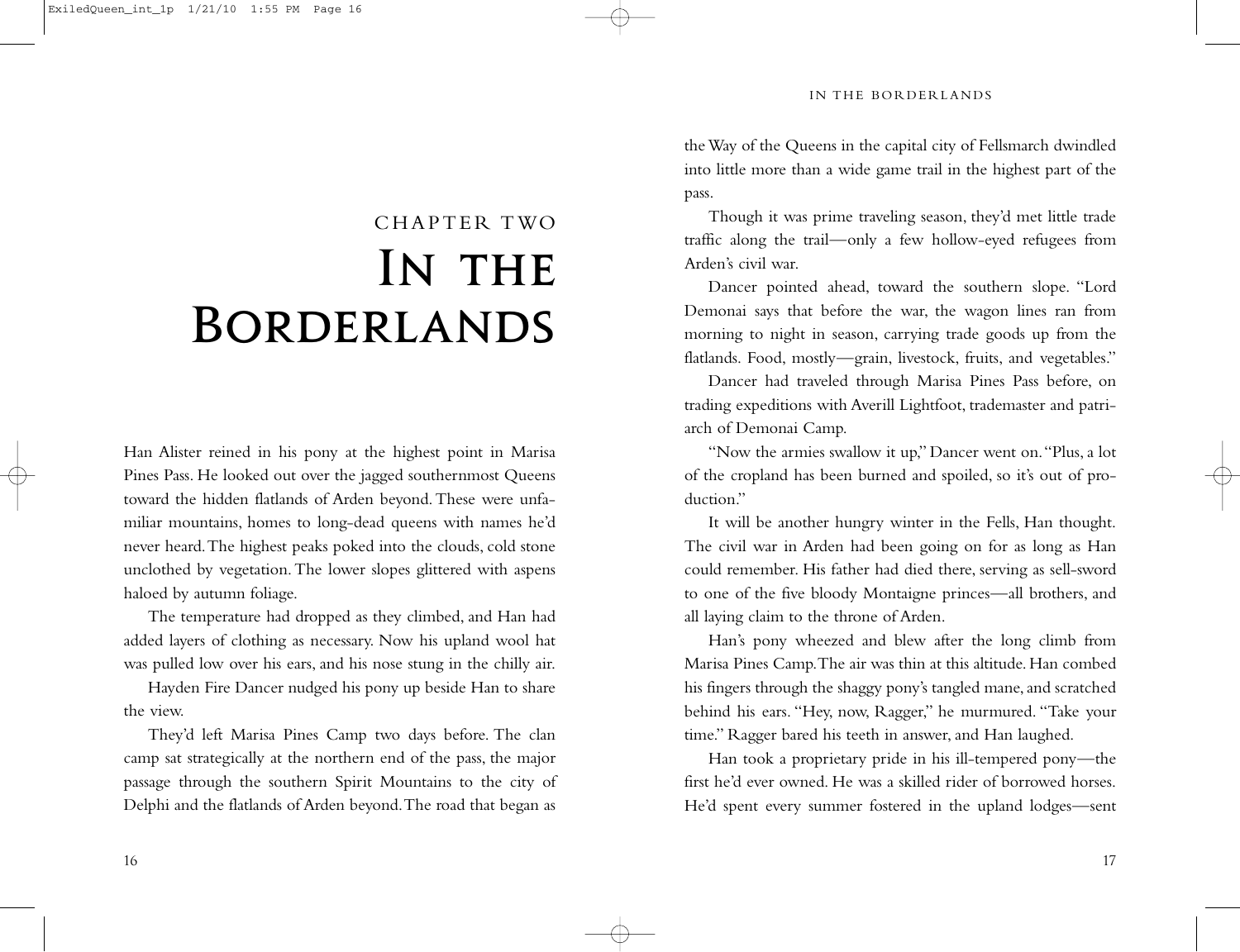## THE EXILED QUEEN

there from the city by a mother convinced he carried a curse.

Now everything was different.The clans had staked him his horse, clothing, supplies, food for the journey, and paid his tuition for the academy at Oden's Ford. Not out of charity, but because they hoped the demon-cursed Han Alister would prove to be a potent weapon against the growing power of the Wizard Council.

Han had accepted their offer. Accused of murder, orphaned by his enemies, hunted by the Queen's Guard and the powerful High Wizard, Gavan Bayar, he'd had no choice.The pressure of past tragedies drove him forward—the need to escape reminders of his losses, and the desire to be somewhere other than where he'd been.

That and a smoldering desire for revenge.

Han slid his fingers inside his shirt and absently touched the serpent amulet that sizzled against the skin of his chest. Power flowed out of him and into the jinxpiece, relieving the magical pressure that had been building all day.

It had become a habit, this drawing off of power that might otherwise pinwheel out of control. He needed to constantly reassure himself the amulet was still there. Han had become strangely attached to it since he'd stolen it from Micah Bayar.

The flashpiece had once belonged to his ancestor, Alger Waterlow, known by most people as the Demon King. Meanwhile, the Lone Hunter amulet made for him by the clan matriarch Elena Demonai languished unused in his saddlebag.

He should hate the Waterlow flashpiece. He'd paid for it with Mam's and Mari's lives. Some said the amulet was a black magic piece—capable of naught but evil. But it was all he had to show

for his nearly seventeen years, save Mari's charred storybook and Mam's gold locket. They were all that remained of a season of disaster.

Now he and his friend Dancer were to travel to Mystwerk House, the charmcaster academy at Oden's Ford, and enter training as wizards under sponsorship of the clans.

"Are you all right?" Dancer leaned toward him, his copper face etched with concern, his hair twisting in the wind like beaded snakes."You look witch-fixed."

"I'm all right," Han said."But I'd like to get out of this wind." Even in fair weather the wind roared constantly through the pass. And now, at summer's end, it carried the bite of winter.

"The border can't be far," Dancer said, his words snatched away as he spoke them."Once we cross, we'll be close to Delphi. Maybe we can sleep under a roof tonight."

Han and Dancer traveled under the guise of clan traders, leading pack ponies loaded with goods.Their clan garb offered some protection.That and the longbows slung across their backs. Most thieves knew better than to confront members of the Spirit clans on their home ground.Travel would be riskier once they crossed into Arden.

As they descended toward the border, the season rolled back, from early winter to autumn again. Past the tree line, first scrubby pines and then the aspen forest closed in around them, providing some relief from the wind.The slope gentled and the skin of soil deepened. They began to see scattered crofts centered by snug cottages, and meadows studded with sturdy mountain sheep with long, curling horns.

A little farther, and here was evidence of the festering war to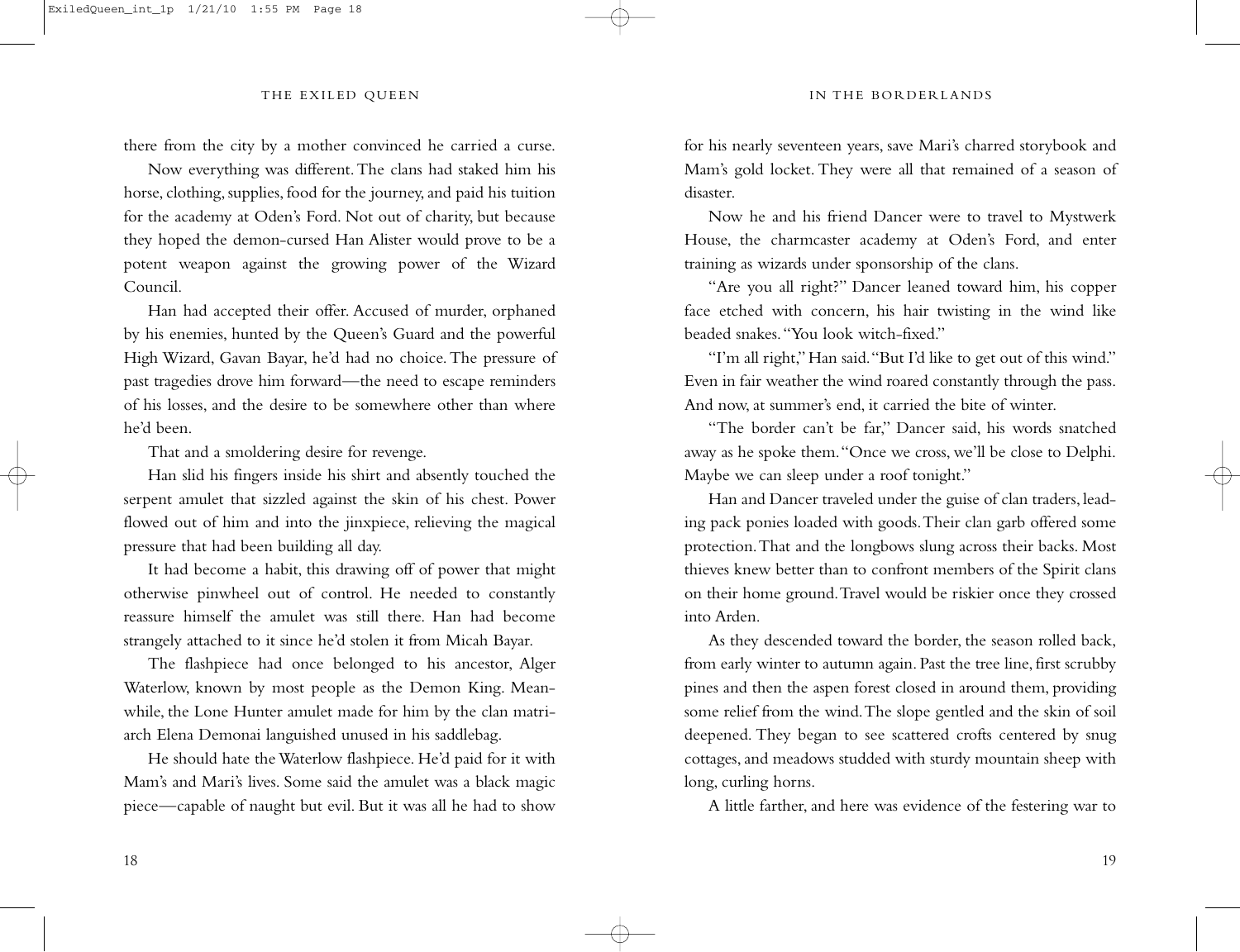# THE EXILED QUEEN

the south. Half hidden among the weeds to either side of the road were discards—empty saddlebags and parts of uniforms from fleeing soldiers, household treasures that had become too much of a burden on the uphill trail.

Han spotted a child's homespun dolly in the ditch, pressed into the mud. He reined in, meaning to climb down and fetch it so he could clean it up for his little sister.Then he remembered that Mari was dead, and had no need of dollies anymore.

Grief was like that. It gradually faded into a dull ache, until some simple sight or sound or scent hit him like a hammer blow.

They passed several torched homesteads, stone chimneys poking up like headstones on despoiled graves. And then an entire burnt village, complete with the skeletal remains of a temple and council house.

Han looked at Dancer."Flatlanders did this?"

Dancer nodded. "Or stray mercenaries.There's a keep at the border, but they don't do a very good job patrolling this road.The Demonai warriors can't be everywhere. The Wizard Council claims wizards *could* take up the slack, but they're not allowed and they don't have the proper tools, and that's the fault of the clans." He rolled his eyes."As if you'd find wizards out here in the rough even if they were allowed to be."

"Hey, now," Han said. "Watch yourself.We're wizards in the rough."

They both laughed at the double joke.They'd come to share a kind of graveyard humor about their predicament. It was hard to let go of the habit of making fun of the arrogance of wizards—the kinds of jokes the powerless make about the powerful.

They reached a joining of trails from the east and west, all

funneling into the pass.Traffic thickened and slowed like clotted cream. Travelers trickled past, heading the other way, toward Marisa Pines and likely on to Fellsmarch. Men, women, children, families and single travelers, groups thrown together by chance, or joined together for protection.

Loaded down with bundles and bags, the refugees were silent, hollow-eyed, even the children, as if it took everything they had to keep putting one foot in front of the other. Adults and younglings alike carried clubs, sticks, and other makeshift weapons. Some were wounded, with bloodstained rags tied around their heads or arms or legs. Many wore lightweight flatlander clothing, and some had no shoes.

They must have left Delphi at daybreak. If it had taken them this long to get this distance, they were never going to make it though the pass by nightfall.Then it was two more days to Marisa Pines.

"They're going to freeze up there," Han said."Their feet will be cut to ribbons on the rocks. How are the *lytlings* going to manage the climb? What are they thinking?"

One little boy, maybe four years old, stood crying in the middle of the trail, fists clenched, face squinched up in misery. "Mama!" he cried in the flatlander tongue."Mama! I'm hungry!" There was no Mama in sight.

Pricked by guilt, Han dug in his carry bag and pulled out an apple. He leaned down from his saddle, extending it toward the boy."Here," he said, smiling."Try this."

The boy stumbled backward, raising his arms in defense. "No!" he screamed in a panic."Get away!" He fell down on his backside, still screaming bloody murder.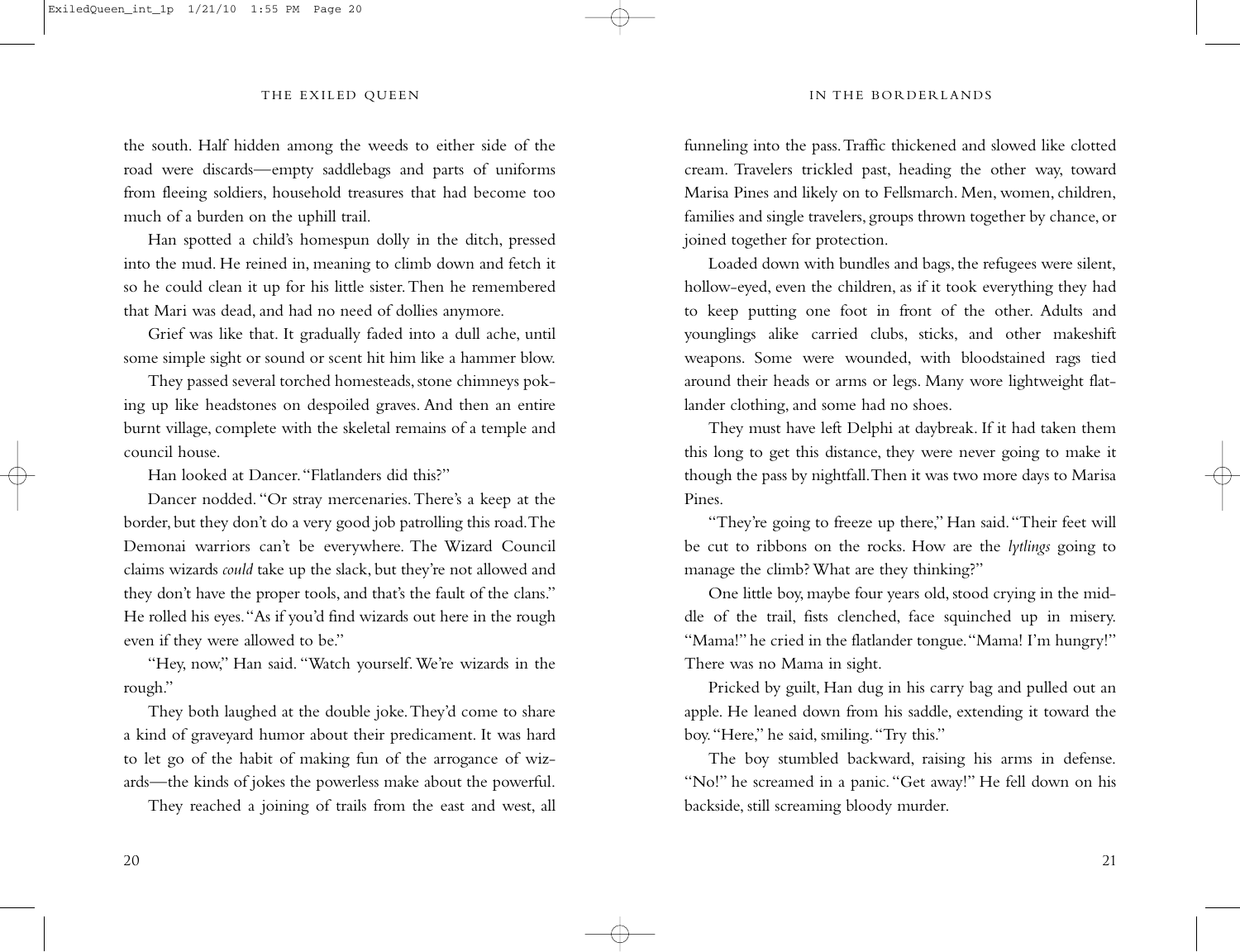# THE EXILED QUEEN

A thin-faced girl of indeterminate age snatched the apple out of Han's hand and raced away as if chased by demons. Han stared helplessly after her.

"Let it go, Hunts Alone," Dancer said, using Han's clan name. "Guess they've had a bad experience with horsemen.You can't save everyone, you know."

I can't save *anyone*, Han thought.

They rounded a turn, and the border fortifications came into view below—a tumbledown keep and a ragged stone wall, the gaps quilled with iron spikes and razor wire in lieu of better repair. The wall stretched across the pass, smashing up against the peaks on either side, centered on a massive stone gatehouse that arched over the road.A short line of southbound trader's wagons, pack lines, and walkers inched through the gate, while the northbound traffic passed unimpeded.

A village of sorts had sprouted around the keep like mushrooms after a summer rain, consisting of rough lean-tos, scruffy huts, tents, and canvas-topped wagons. A rudimentary corral enclosed a few spavined horses and knobble-ribbed cows.

Spots of brilliant blue clustered around the gate like a fistful of autumn asters. Bluejackets.The Queen's Guard.Apprehension slid down Han's spine like an icy finger.

Why would they be on duty at the border?

"Checking the refugees coming in, I can understand," he said, scowling."They'd want to keep out spies and renegades. But why should they care who's *leaving* the queendom?"

Dancer looked Han up and down, biting his lower lip."Well, obviously they're looking for someone." He paused."Would the Queen's Guard be going to all this trouble to catch *you*?"

Han shrugged, wanting to deny the possibility. If he was so dangerous, wouldn't they prefer he was out of the queendom rather than in?

"Seems unlikely Her Powerfulness the queen would get this worked up over a few dead Southies," he said. "Especially since the killings have stopped."

"You *did* stick a knife in her High Wizard," Dancer pointed out."Maybe he's dead."

Right. There was that. Though Han couldn't really believe that Lord Bayar was dead. In his experience, the evil lived on while the innocent died. Still, the Bayars might have convinced the queen it was worth the extra sweat to put him in darbies.

But the Bayars want their amulet back, Han thought.Would they risk his taking by the Queen's Guard? Under torture, the history of the piece might just slip out.

Anyway, wasn't he supposed to be on the queen's side? He recalled Elena Cennestre's words the day she'd dumped the truth on him.

*When you complete your training, you will come back here and use your skills on behalf of the clans and the true line of blooded queens.*

Likely nobody'd told Queen Marianna.They'd be trying to keep it on the hush.

"We know they're not looking for *you*," Han said, shifting his eyes away from Dancer."Let's split up, just to be on the safe side. You go ahead. I'll follow." That would prevent any heroics on Dancer's part if Han got taken.

Dancer greeted this suggestion with a derisive snort."Right. Even with your hair covered, there is no way you could pass for clan once you open your mouth. Let me do the talking. Lots of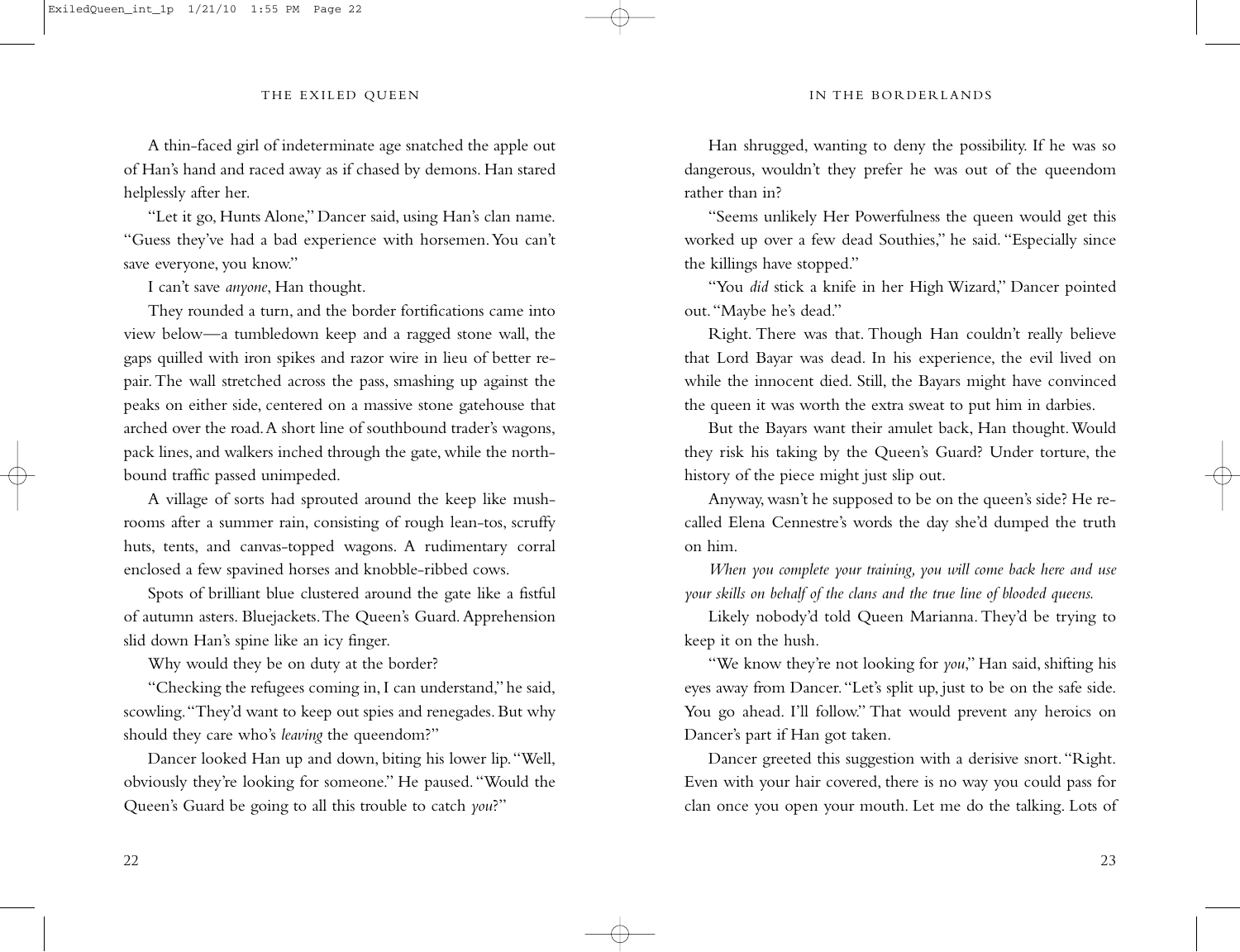# THE EXILED QUEEN

traders pass through here. We'll be all right." Still, Han noticed that Dancer tightened the string on his bow and slid his beltdagger into easy reach.

Han readied his own weapons, then tucked stray bits of fair hair under his hat. He should have taken the time to color it dark again, so he'd be less recognizable. Survival hadn't seemed especially important until now. Han slid his hand inside his shirt, touching his amulet. He wished for the thousandth time he knew more about how to use it. A little charmcasting might do them some good in a tight spot.

*No, maybe not.* Better if nobody knew Cuffs Alister, street thief and accused murderer, was suddenly a wizard.

Excruciatingly slowly, they worked their way toward the border. It seemed the guard was doing a thorough job.

When they reached the front of the line, two guards stepped out and gripped the bridles of their horses, halting them. A mounted guard with a sergeant's scarf angled his mount in front of them. He studied their faces, scowling."Names?"

"Fire Dancer and Hunts Alone," Dancer said in Common. "We're clan traders from Marisa Pines, traveling to Ardenscourt."

"Traders? Or *spies*?" the guardsman spat.

"Not spies," Dancer said. He steadied his pony, who tossed his head and rolled its eyes at the guardsman's tone. "Traders don't get into politics. It's bad for business."

"You've been profiting from the war, an' everybody knows it," the bluejacket growled, displaying the usual Vale attitude toward the clan. "What're you carrying?"

"Soap, scents, silks, leatherwork, and medicines," Dancer said, resting a proprietary hand on his saddlebags.

That much was true.They planned to deliver those goods to a buyer in Ardenscourt to help pay for their schooling and keep.

"Lessee."The guardsman unstrapped the panniers on the first pony and pawed through the goods inside.The scent of sandalwood and pine wafted up.

"What about weapons or amulets?" he demanded."Any magical pieces?"

Dancer lifted an eyebrow. "There's no market for magical goods in Arden," he said."The Church of Malthus forbids it.And we don't deal in weapons.Too risky."

The sergeant gazed at their faces, his brow puckered with puzzlement. Han kept his eyes fixed on the ground. "I dunno," the guardsman said. "You both got blue eyes. You don't look much like clan to me."

"We're of mixed blood," Dancer said. "Adopted into the camps as babies."

"You was stole, more like," the sergeant said. "Just like the princess heir.The Maker have mercy on her."

"What about the princess heir?" Dancer said. "We haven't heard."

"She's disappeared," the sergeant said. He seemed to be one of those people who loved sharing bad news."Some say she run off. Me, I say there's no way she would've left on her own."

So that's it, Han thought, happying up a little.This extra care at the border had nothing at all to do with them.

But the bluejacket wasn't done with them. He looked around as if to make sure he had backup, then said, "Some say she was took by your people. By the copperheads."

"That doesn't make any sense," Dancer said. "The Princess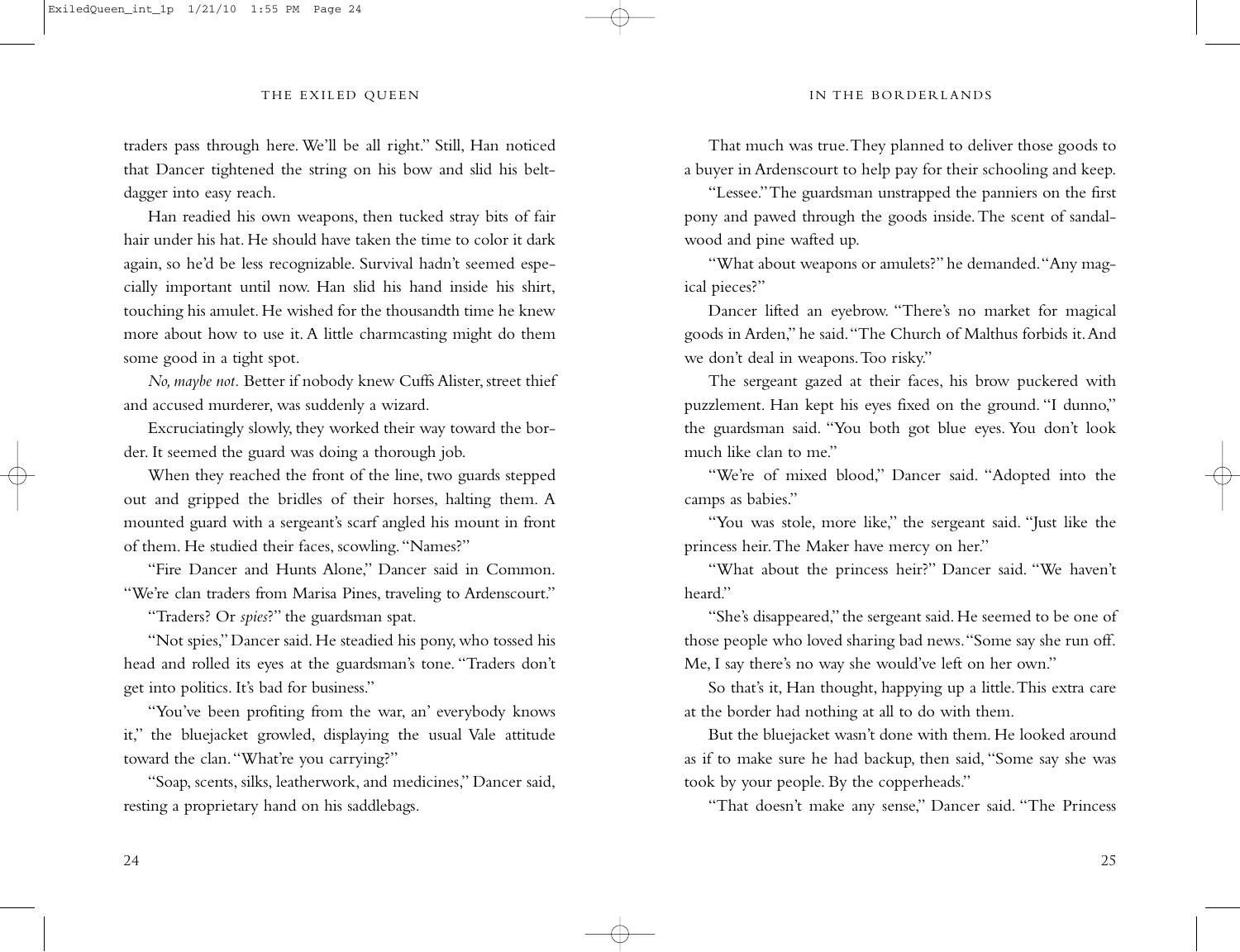# THE EXILED QUEEN

Raisa's of clan blood herself by her father, and she fostered at Demonai Camp for three years."

The bluejacket snorted. "Well, she's not in the capital, they know that," he said."She might come this way; that's why we're checking everybody who comes through.The queen is offering a big reward for anyone that finds her."

"What does she look like?" Dancer asked, like he was sniffing at that big reward.

"She's a mix-blood too," the bluejacket said,"but I hear she's pretty, just the same. She's small, with long dark hair and green eyes."

Han was ambushed by a memory of green-eyed Rebecca Morley, who'd walked into Southbridge Guardhouse and wrested three members of the Ragger street gang from Mac Gillen's hands.That description would fit Rebecca.And a thousand other girlies.

Since his life had fallen apart, Han hadn't thought of Rebecca. Much.

The sergeant finally decided he'd held them up long enough. "All right, then, go on. Better watch yourselves south of Delphi. The fighting's fierce down there."

"Thank you, Sergeant," Dancer was saying, when a new voice cut into the conversation, sharp and cold as a knife blade.

"What's this all about, Sergeant? What's the delay?"

Han looked up to see a girlie about his own age, bulling her horse through the crowd of foot travelers around the gate like she didn't care if she trampled a few.

He couldn't help staring. She looked like no girlie he'd ever seen before. Her mane of platinum hair was caught into a single long braid that extended to her waist, accented by a streak of red that ran the entire length. Her eyebrows and eyelashes were the color of cottonwood fluff, and her eyes a pale, porcelain blue, like a rain-washed sky. She was surrounded by a nimbus of light evidence of unchanneled power.

She rode a gray flatlander stallion as blueblooded as she was, sitting tall in the saddle as if to extend her already considerable height. Her angular features looked familiar. It wasn't a beautiful face, but you wouldn't soon forget it. Especially when she had a scowl planted on it. Like now.

Her short jacket and divided riding skirts were made of fine goods, trimmed in leather. The wizard stoles draped over her shoulders bore the stooping falcon insignia, and a glowing amulet hung from a heavy gold chain around her neck.A falcon with a songbird in its talons.

Han shuddered, his body reacting before his slow-cranking mind.The stooping falcon. But that signia belonged to ...

"I—I'm sorry, Lady Bayar," the sergeant stuttered, his forehead pebbled with sweat despite the cool air. "I was just questioning these traders. Making sure, my lady."

Bayar.That's who the girl reminded Han of—Micah Bayar. He'd only seen the High Wizard's son once, the day Han had taken the amulet that had changed his life forever.Who was she to Micah? She looked about the same age. Sister? Cousin?

"Take hold of your amulet," Dancer murmured to Han, sliding his hand under his deerskin jacket. "It'll draw off the power so maybe they won't notice your aura."

Han nodded, gripping the serpent flashpiece under his jacket. "We're looking for a *girl*, you idiot," Lady Bayar was saying,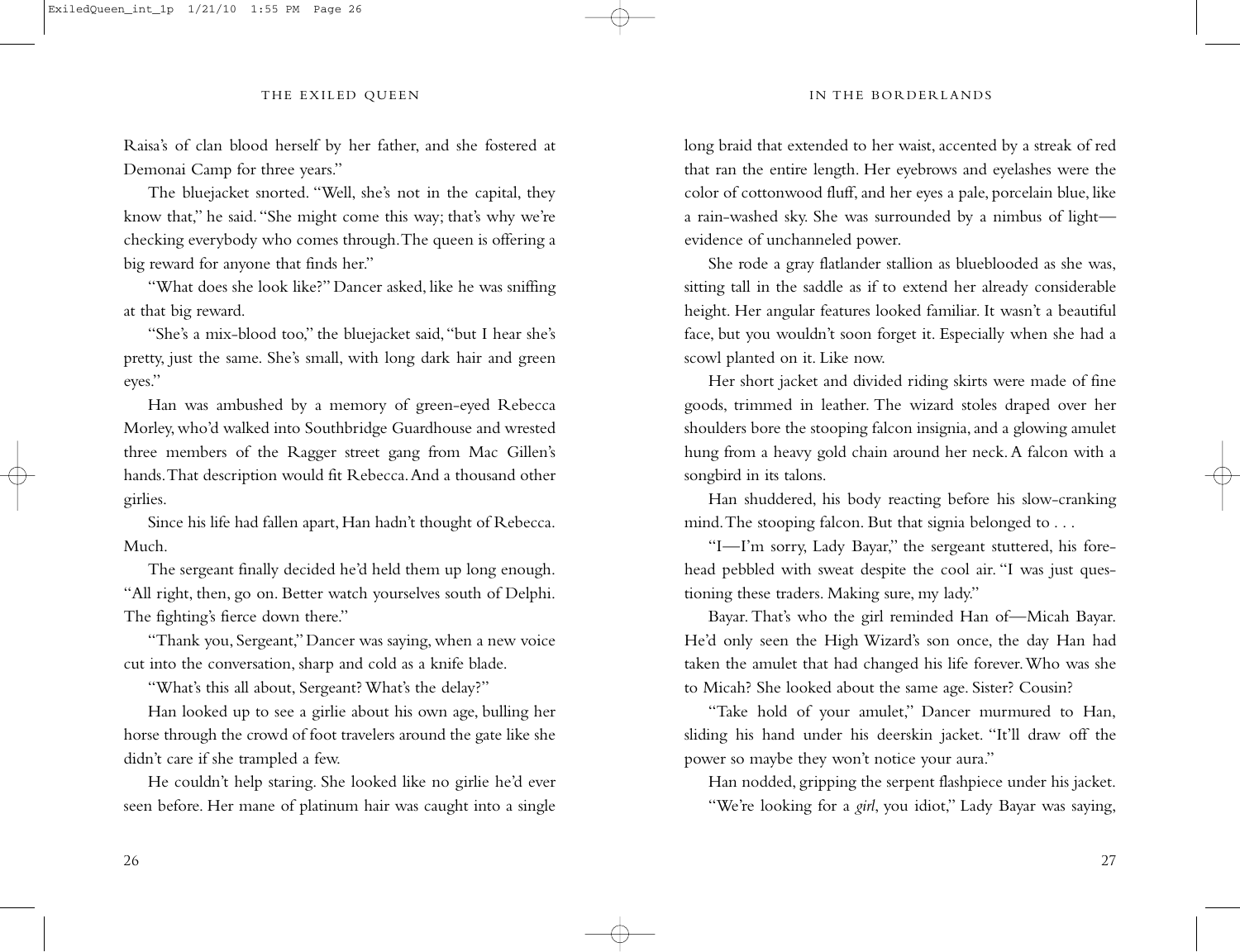# THE EXILED QUEEN

her pale eyes flicking over Han and Dancer."A dark, dwarfish sort of girl.Why are you wasting time on these two copperheads?" she added, using the Vale name for clanfolk.

The two guards gripping Han's and Dancer's horses hastily let go.

"Fiona. Mind what you say."Another wizard reined in behind Lady Bayar, an older boy with straw-colored hair and a body already fleshy with excess. His twin wizard stoles carried a thistle signia.

"What?" Fiona glared at him, and he squirmed like a puppy under her gaze.

He's either sweet on her or afraid of her, Han thought. Maybe both.

"Fiona, please." The young wizard cleared his throat. "I wouldn't describe the Princess Raisa as dwarfish. In fact, the princess is rather . . ."

"If not dwarfish, then what?" Fiona broke in. "Stumpy? Stunted? Scrubby?"

"Well,  $I \ldots$ "

"And she is dark, is she not? Rather swarthy, in fact, due to her mixed blood.Admit it,Wil, she is." Fiona did not seem to take well to being corrected.

Han fought to keep the surprise off his face. He was no fan of the queen and her line, either, but he'd never expect to hear such talk from one of the Bayars.

Fiona rolled her eyes."I don't know what my brother sees in her. Surely you're a more discerning judge of women." She smiled at Wil, turning on the charm, and Han could see why the wizardling was taken with her.

Wil flushed deep pink. "I just think we should show some respect," he whispered, leaning close so the sergeant couldn't hear."She is the heir to the Gray Wolf throne."

Dancer edged his pony forward, hoping to pass on by while the jinxflingers were embroiled in their debate. Han pressed his knees against Ragger's sides and followed after, keeping his head down, his face turned away.They were past the wizards, entering the gate, almost clean away, when . . .

"You there! Hold on."

It was Fiona Bayar. Han swore silently, then put on his street face and turned in his saddle to find her staring at him.

"Look at me, boy!" she commanded.

Han looked up, directly into her porcelain blue eyes. The amulet sizzled in his fingers, and some devil spirit made him lift his chin and say,"I'm not a boy, Lady Bayar. Not anymore."

Fiona sat frozen, staring at him, her reins clutched in one hand.The long column of her throat jumped as she swallowed. "No," she said, running her tongue over her lips. "You're not a boy.And you don't sound like a copperhead, either."

Wil reached over and touched her arm, as if trying to regain her attention. "Do you know this . . . *trader*, Fiona?" he asked, contempt trickling through his voice.

But she kept staring at Han."You're dressed like a trader," she whispered, almost to herself."You're in copperhead garb, yet you have an aura." She looked down at her own glowing hands, then up at him."Blood and bones, you have an *aura*."

Han glanced down at himself, and saw, to his horror, that the magic blazing through him was excruciatingly apparent, even in the afternoon light.If anything, he was brighter than usual, power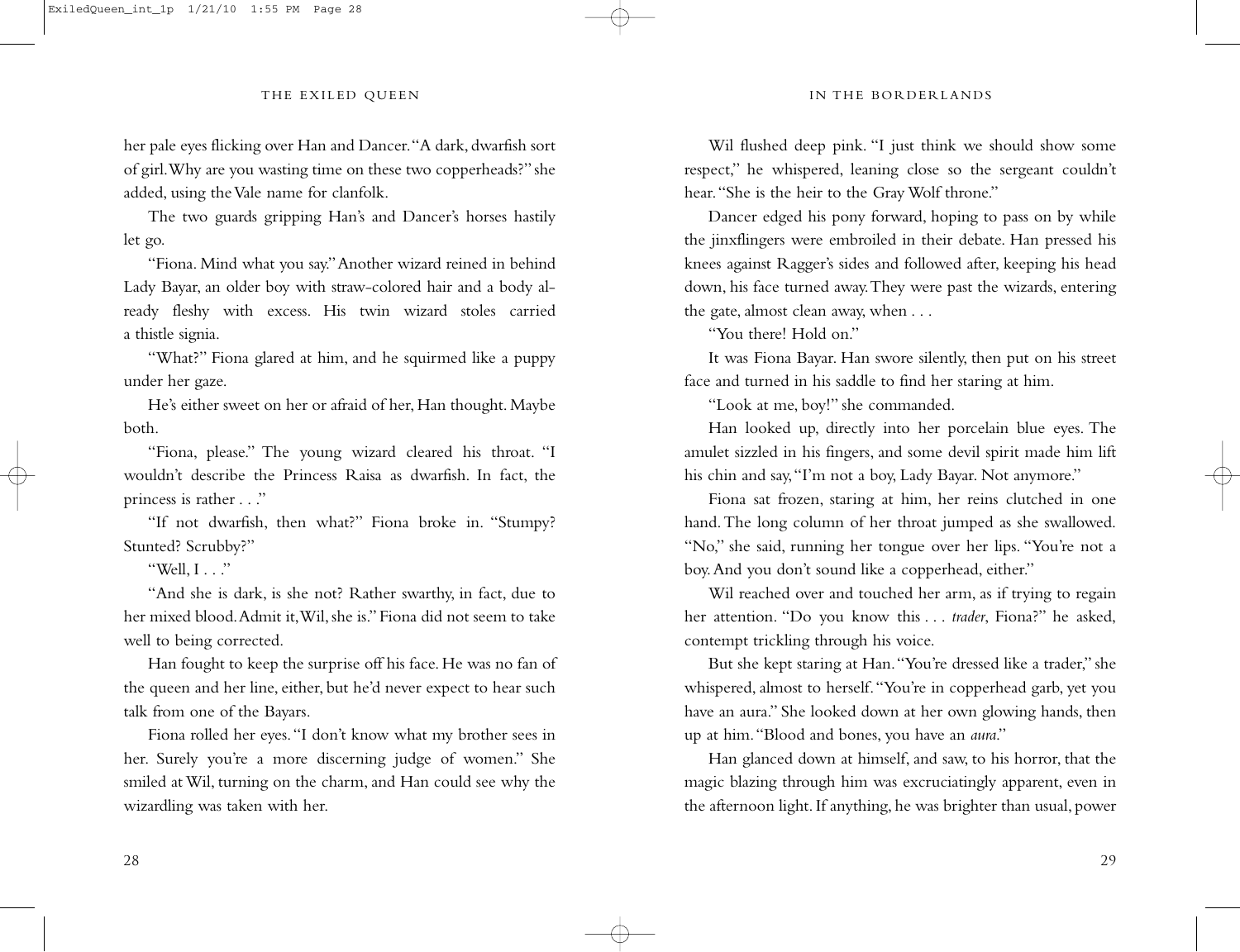# THE EXILED QUEEN

glittering under his skin like sunlight on water.

But the amulet was supposed to quench it, to take it up. Maybe, in times of trouble, he spouted more magic than the piece could manage.

"It's nothing," Dancer said quickly."Comes of handling magical objects at the clan markets," he said."Sort of rubs off sometimes. It doesn't last."

Han blinked at his friend, impressed. Dancer had developed a talent for amusing the law, as they'd say in Ragmarket.

Dancer gripped Ragger's bridle, trying to tug the horse forward. "Now, much as we'd love to stay and answer jinxflinger questions, we need to move along if we don't want to sleep in the woods."

Fiona ignored Dancer. She continued to stare at Han, eyes narrowed, head tilted. She sucked in a breath and sat up even straighter."Take off your hat," she commanded.

"We answer to the queen, jinxflinger. Not to you," Dancer said. "Come *on*, Hunts Alone," he growled.

Han kept his eyes fixed on Fiona, his hand on his amulet. His skin prickled as magic and defiance buzzed through him like brandy. Slowly, deliberately, he grasped his cap with his free hand and ripped it off, shaking his hair free.The wind pouring down through Marisa Pines Pass ruffled it, lifting it off his forehead.

"Take a message to Lord Bayar," Han said. "Stay out of my way, or your whole family goes down."

Fiona stared. For a moment she couldn't seem to get any words out. Finally she croaked, "Alister. You're Cuffs Alister. But . . . you're a wizard. That can't be."

"Surprise," Han said. Standing tall in his stirrups, he gripped

his amulet with one hand and extended the other. His fingers twisted into a jinx as if they had a mind of their own, and magical words poured unbidden from his mouth.

The road bulged and buckled as a hedge of thorns erupted from the dirt, forming a prickled wall between Han and Dancer and the other wizards. It was chest-high on the horses in a matter of seconds.

Startled, Han ripped his hand free of the flashpiece, wiping his hand on his leggings as if he could rid it of traces of magic. His head swam, then cleared. He looked over at Dancer, who was glaring at Han like he couldn't believe his eyes and ears.

Fiona's tongue finally freed itself. She screamed,"It's him! It's Cuffs Alister! He tried to murder the High Wizard! Seize him!"

Nobody moved. The wall of thorns continued to grow, stretching spined branches into the sky.The bluejackets gawked at the trader who'd turned into a would-be murderer that pulled thorn hedges out of the air.

Dancer swung his arm in a broad arc, sending flame spiraling in all directions. The hedge smoked, then caught fire. Ragger reared, trying to shake Han off.The guardsmen flung themselves to the dirt, covering their heads, moaning in fear.

Han slammed his heels into Ragger's sides, and the startled pony charged forward through the gate, followed closely by Dancer, flat against his pony's back, hair flying. Ahead of them, travelers pitched themselves out of the way, diving into ditches on either side of the road. Behind them, Han could hear shouted orders and trumpets blaring.

Crossbows sounded, the guardsmen firing blindly over the gatehouse. Han pressed his head against Ragger's neck to make a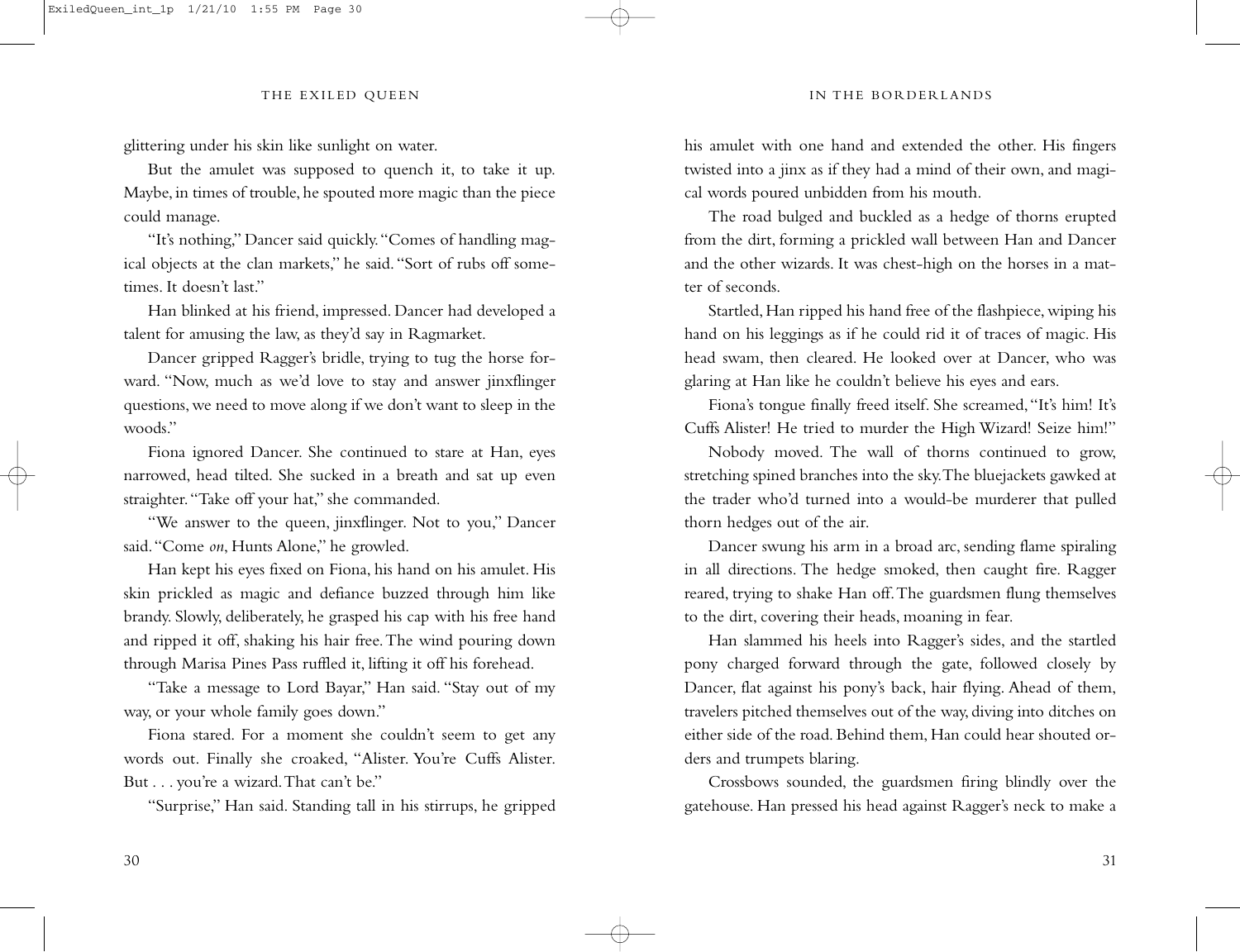## THE EXILED QUEEN

## smaller target.

Fiona shouted, "Take him *alive*, you idiots! My father wants him alive!" After that there were no more crossbows, which was a blessing because the road between the border and Delphi was broad and gently sloping. Once their pursuers made it over or around Han's barrier, he and Dancer would make pretty targets.

Han looked back in time to see Fiona blast a ragged hole through the blazing hedge.The two wizards burst through, followed by a triple of unenthusiastic mounted guardsmen. The bluejackets likely had no desire to come up against anyone who could fling flame and thorns.

"Here they come," Han shouted, urging Ragger to greater speed.

"Guess they've decided to get in your way," Dancer called back.

Han knew Dancer would have plenty to say later. If there was a later.

The wizards were already gaining on them, eating up their lead.They'd eventually catch up, with a broad road before them and their long-legged flatland horses giving them the advantage of speed.There was no way he and Dancer could win against two better-trained wizards. Not to mention a whole triple of bluejackets.

*What came over you, Alister?* Han said to himself. Whatever faults he had, stupidity wasn't one of them. It might be tempting to confront Fiona Bayar, but he'd never entangle Dancer in a grudge match he was likely to lose.

Han remembered how the magic had felt coursing through him like strong drink.And like strong drink, it had made him lose his head. Likely it was because he didn't know what he was doing.Tightening his grip on his reins, he resisted taking hold of the amulet again.

"We got to get off this road," he shouted, spitting out dust."Is there someplace we can turn off?"

"How should I know?" Dancer shouted back. He looked ahead, squinting against the declining sun."It's been a while."They thundered on another half mile, and then Dancer called, "You know, there *is* a place up ahead where we might lose them."

Delphi Road followed a clear trout stream, sharing the valley it had carved through the declining Spirits to the south. Dancer looked off to the left, seeking a landmark. Han rode up beside him, trying to maintain their breakneck pace.

"Along here Kanwa Creek turns west and the road runs due south," Dancer said. "We can turn off and follow the creek and maybe lose them. It's a narrow canyon, rocky and steep. Made for ponies, not for flatlander horses. Look for a rock shaped like a sleeping bear."

The turnoff couldn't come too soon.As the sound of pursuit grew louder, Han turned his head and saw that the two wizards were now only three or four pony lengths behind them.When Fiona saw Han looking, she stood in her stirrups and dropped her reins. Fumbling at her neck, she extended her other hand.

Flame rocketed toward Dancer. Had Fiona not been on horseback, it might have struck true.At it was, it seared Wicked's shoulder.The pony screamed and veered to the left, crashing into Ragger and nearly launching all of them from the road.

Han struggled to keep his pony from going down, while Dancer wrenched Wicked's head back into the straight.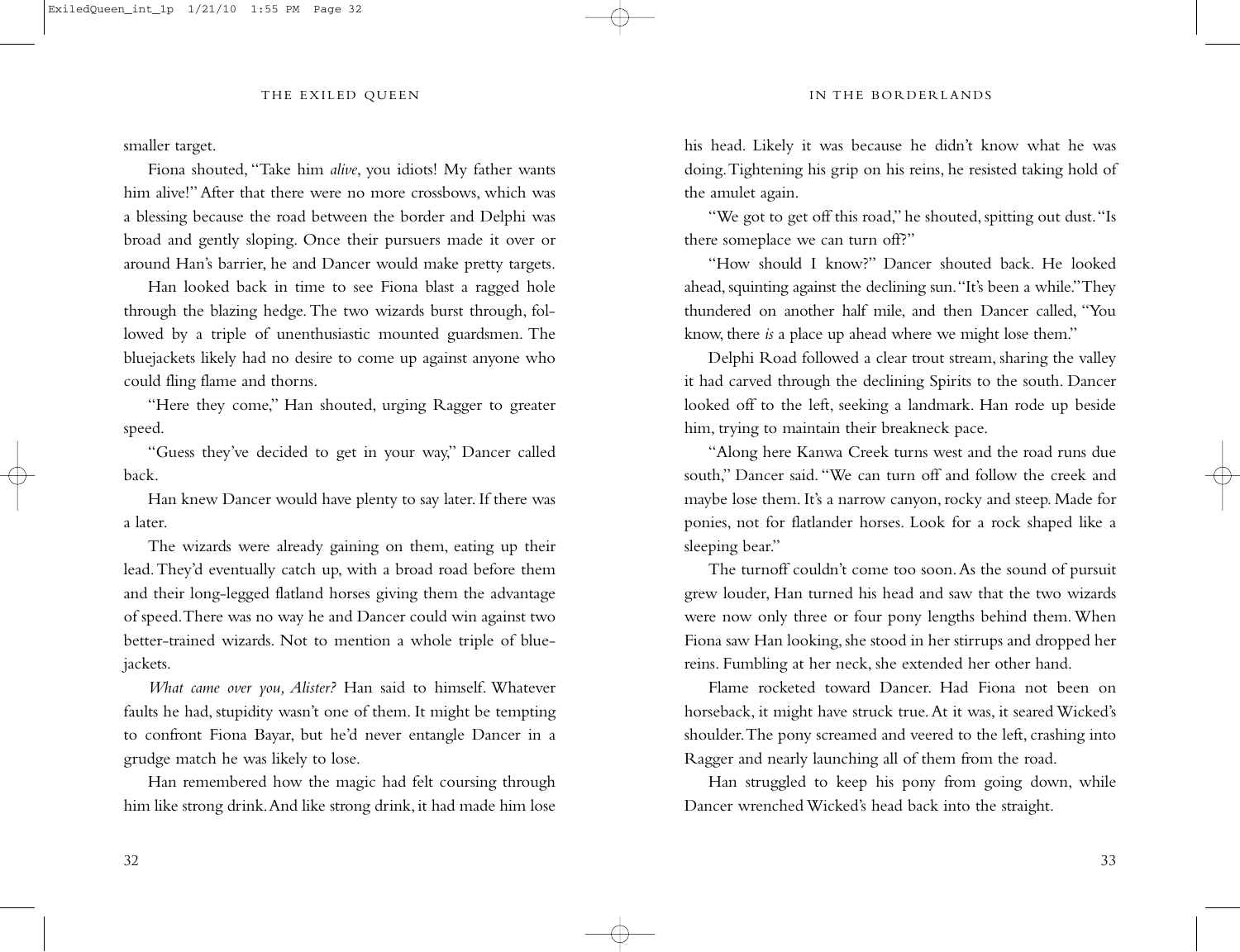## THE EXILED QUEEN

The message was clear: Fiona Bayar wanted Han alive, but Dancer was fair game.

Han yanked his blade free, expecting to find their pursuers right on top of them.When he looked back, he was surprised to see Fiona and Wil falling behind, fighting to regain control of their rearing and plunging horses. The bluejackets bunched up behind them, trying to avoid colliding with the two wizards. It seemed their blueblood mounts weren't trained for riders launching flaming attacks.

"There it is!" Dancer pointed ahead to where a massive granite boulder bulked into the road, squeezing it from the left. It did, indeed, resemble a sleeping bear, its head resting on two massive paws.As if recognizing it as a sanctuary,Wicked surged forward, Han and Ragger following close behind.

The bluejackets and charmcasters must have got themselves sorted out, because once again Han could hear horses pounding after them.

Han and Dancer swerved around the promontory of rock, temporarily out of sight of their pursuers. Just on the other side, the ground fell away into dizzyingly steep rock terraces. Kanwa Creek plunged over a series of cascades between sheer stone walls and out of sight.The roar of falling water echoed up through the canyon.

"You mean to go down *there*?" Han looked around for other options. Ragger being his first horse, he didn't want to see him lamed his first week out. Not to mention stumbling and sending the two of them head over heels into the chasm.

Dancer urged Wicked down the first rock-strewn slope."I've been this way before. I'd rather risk Kanwa Canyon than Lady Bayar."

"All right," Han said."Ride ahead, since you can move faster. I'll catch up." Han reasoned that Fiona was less likely to fire if he brought up the rear.

The good thing was, nobody would come this way if they had any other choice. Especially on flatlander horses.

Dancer and Wicked disappeared around a curve in the canyon downslope, descending recklessly fast. Dancer and his pony had been together for two years. Han gave Ragger his head and let him follow after Wicked at his own pace, fighting the temptation to rush him forward. Han was keen to be out of sight before the wizards rounded Sleeping Bear Rock and began launching flame at them from above.

Ragger picked his way sure-footedly down the steep canyon, sending small stones sailing into the abyss below.The pony pressed so close against the stone wall that Han's right leg scraped against rock, ripping his leggings and taking off the top layer of skin.

When they reached creek level, the pony navigated a series of waterfalls, then splashed aggressively through the shallows after Dancer, eager to overtake his rival.

Han looked back and upslope. High above, he saw two riders at the top of the canyon, their wizard auras framing them against the brighter sky.They were arguing; their loud voices funneled down the canyon.

Han guessed that Fiona was insisting that they pursue Han and Dancer into the canyon, and Wil was arguing against it.

Good luck, Wil, Han thought, and heeled Ragger forward.

They descended through several more steep gorges, navigating ledges so narrow that Han felt like he was treading air. Don't look